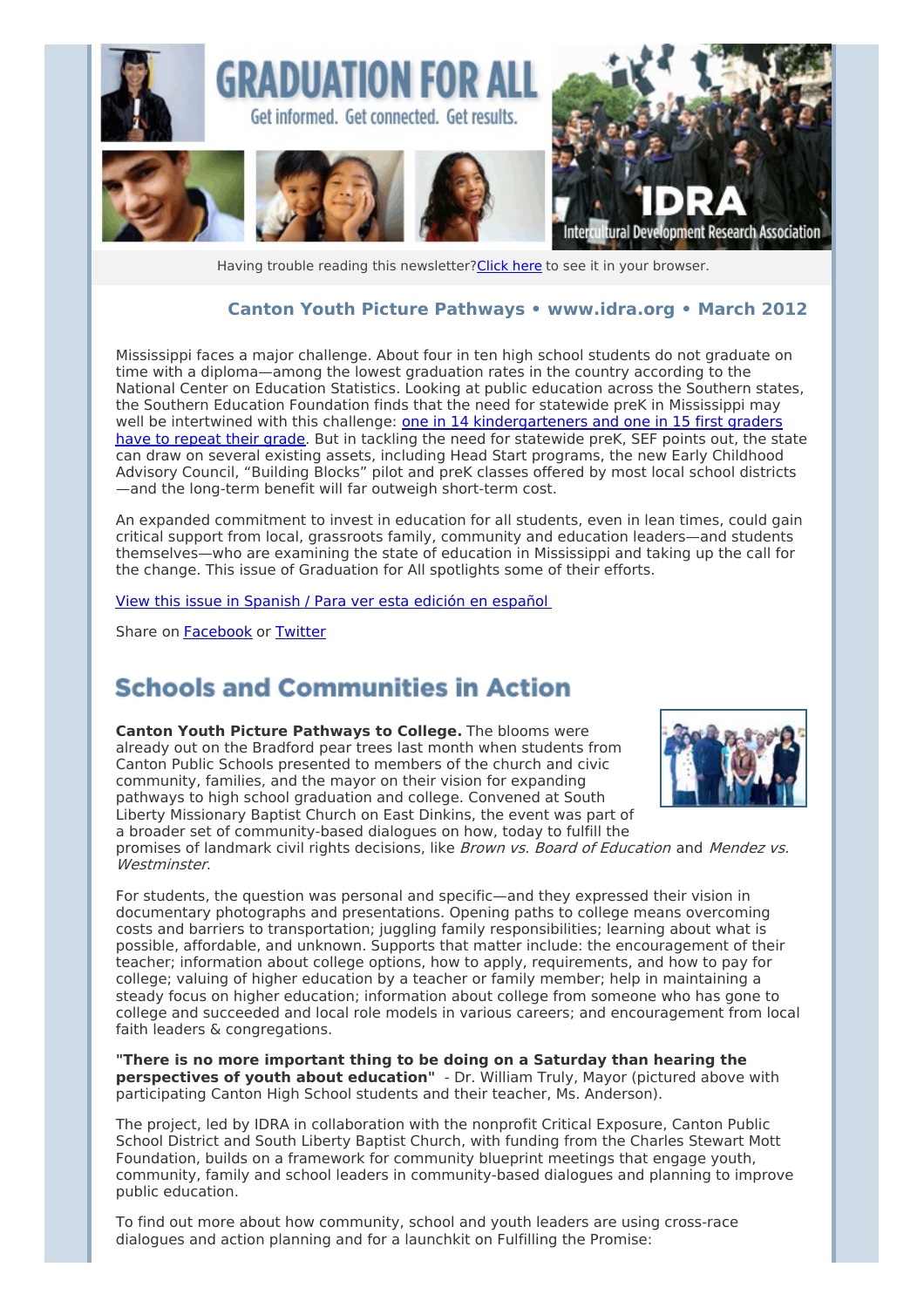Visit Ideas for [Fulfilling](http://newsletter.impulsedevelopment.com/t/r/l/drhtlit/l/i/) the Promise – IDRA's Mendez and Brown Website

Hear Latino and [African-American](http://newsletter.impulsedevelopment.com/t/r/l/drhtlit/l/d/) Communities Leading for School Reform , an IDRA Classnotes podcast, featuring a conversation about the initiative with Dr. Rosana Rodríguez and Dr. Bradley Scott.

To learn more about Critical Exposure's work with youth and [documentary](http://newsletter.impulsedevelopment.com/t/r/l/drhtlit/l/h/) photography.

**Parents for Public Schools.** In 1989, a small group of parents founded Parents for Public Schools in Jackson, Mississippi. Within two years, that chapter's 800 organized families helped pass a \$35 million bond issue. Today, PPS has 16 chapters in 11 states. Ensuring that students of all backgrounds have access to a high quality education is central to PPS' mission. To learn how the organization fulfills this mission, hear a podcast interview with executive director Anne Foster by IDRA's Aurelio Montemayor, M.Ed.

Hear the [interview](http://newsletter.impulsedevelopment.com/t/r/l/drhtlit/l/k/) with Anne Foster

#### Learn more about Parents for Public Schools' [strategy](http://newsletter.impulsedevelopment.com/t/r/l/drhtlit/l/u/)

**Southern Echo.** Also in Jackson, Southern Echo is a leadership development, education and training organization that strengthens grassroots leadership and works in African-American communities in rural Mississippi and the surrounding region through comprehensive training and technical assistance programs. Using an intergenerational model, Southern Echo, engages both young people and older adults in leadership development, who are taking up issues that include affordable using, employment, and educational opportunity. Each issue is part of a larger effort to develop stronger, healthier, and more vibrant communities in the south and southwest. Southern Echo recently released a set of 2012 maps on educational outcomes by school district, including 2010-11 graduation rates. Visit [Southern](http://newsletter.impulsedevelopment.com/t/r/l/drhtlit/l/o/) Echo's online data maps.

Southern Echo is one of a network of nonprofit organizations, working in Mississippi and the south to improve the quality of public education for all students as part of a national Equal Voice for America's Families campaign. Learn more about how the campaign is promoting [educational](http://newsletter.impulsedevelopment.com/t/r/l/drhtlit/l/b/) excellence and equity.

## **Toolbox**

#### **For more resources, see:**

Framing the Context for Fruitful Cross-Race [Community](http://newsletter.impulsedevelopment.com/t/r/l/drhtlit/l/n/) Dialogues to Strengthen Local Education

IDRA [Publications](http://newsletter.impulsedevelopment.com/t/r/l/drhtlit/l/p/) on Race and Equity

Schott Foundation for Public Education – 50 state report on [Opportunity](http://newsletter.impulsedevelopment.com/t/r/l/drhtlit/l/x/) in America (with searchable map)

New, searchable U.S. [Department](http://newsletter.impulsedevelopment.com/t/r/l/drhtlit/l/m/) of Education Data on Civil Rights and Education

## **Youth Voices**

**"At the age of 18, I can work for Nissan Motor Company, where most jobs pay over \$10/hour. Having a good paying job without a degree can stop me from going to college to make a better salary with benefits."** - Tyrick Manning, 11th Grade, Canton High School

**"The price of gas is getting so high that just having enough money to pay for gas going to and coming from school would be hard"** - William Kittrell, 9th Grade, Canton High School, whose photograph (pictured, right) as well as images by Tyrick Manning and other participating students were featured in the student gallery and presentation in Canton, MI.

#### **We want to hear from you!**

Have a story of school-community partnership that's raising graduation rates? We welcome your comments, questions and suggestions at *[gradforall@idra.org](mailto:gradforall@idra.org?subject=Graduation for All - March)*. Forward to a Friend! Feel free to **share [Grad4All](http://newsletter.impulsedevelopment.com/t/r/l/drhtlit/l/c/)** with anyone who shares your passion for every student's success.

Special thanks to Grant Kreegel, a senior at Trinity University and intern with IDRA through the university's Mexico, the Americas and Spain Program, for assisting with the translation of this